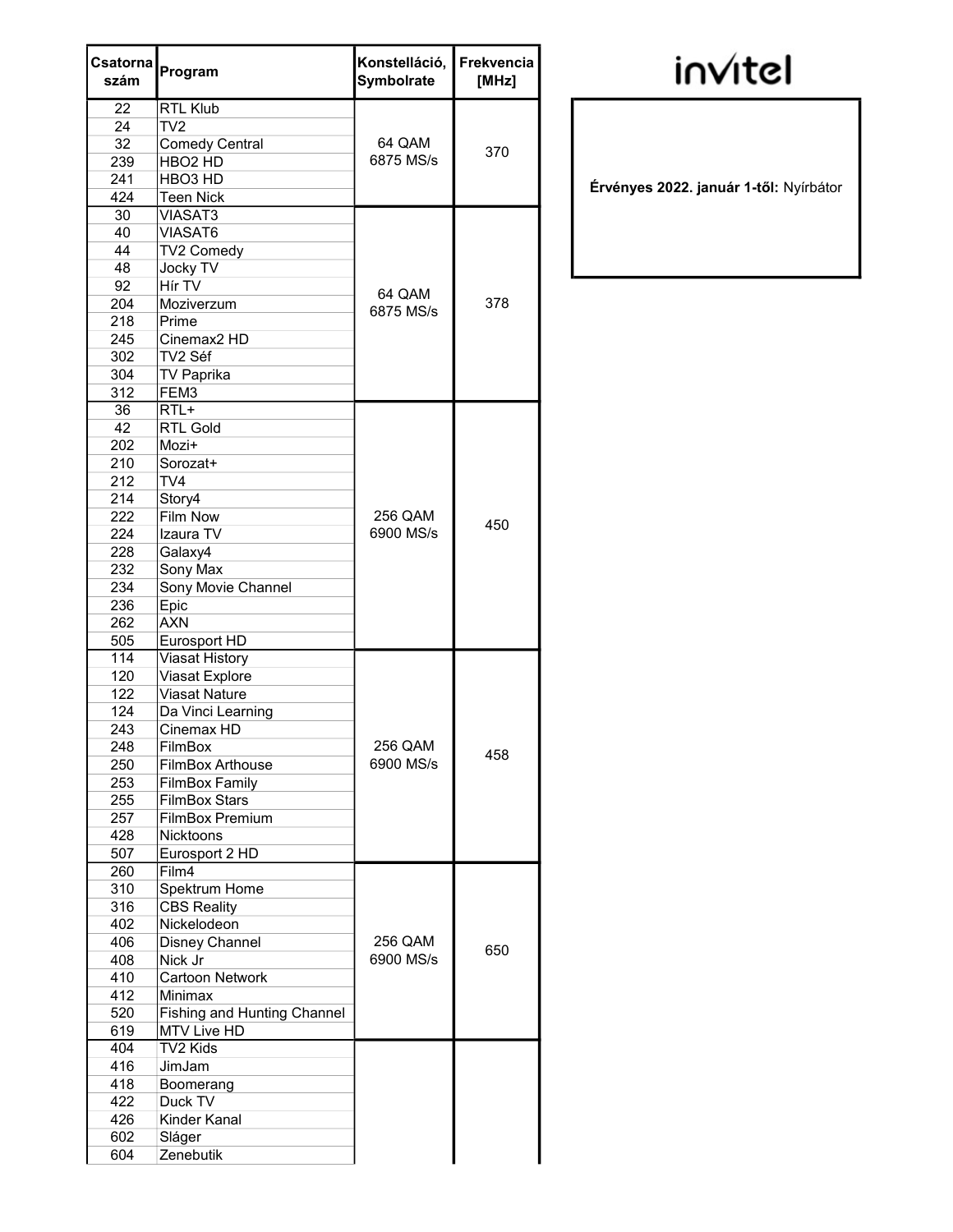| 606            | Muzsika TV                    | 256 QAM   |     |
|----------------|-------------------------------|-----------|-----|
| 608            | <b>MTV Hungary</b>            | 6900 MS/s | 658 |
| 610            | <b>MTV Hits</b>               |           |     |
| 612            | <b>H!T Music Channel</b>      |           |     |
| 614            | VH <sub>1</sub>               |           |     |
|                |                               |           |     |
| 616            | <b>MTV Dance</b>              |           |     |
| 618            | <b>Nick Music</b>             |           |     |
| 621            | <b>MTV Rocks</b>              |           |     |
| 623            | Music channel                 |           |     |
| 627            | <b>VH1 Classic</b>            |           |     |
| 230            | <b>Comedy Central Family</b>  |           |     |
|                |                               |           |     |
| 314            | <b>HGTV</b>                   |           |     |
| 704            | Deutche Welle                 |           |     |
| 706            | ProSieben                     |           |     |
| 708            | Sat 1                         |           |     |
| 712            | Al Jazeera                    |           |     |
| 714            | <b>CNN</b>                    |           |     |
|                |                               |           |     |
| 716            | Sky news                      | 256 QAM   |     |
| 720            | <b>RTR Planeta</b>            | 6900 MS/s | 666 |
| 728            | <b>TV5MONDE</b>               |           |     |
| 730            | Rai uno                       |           |     |
| 732            | <b>TVE</b>                    |           |     |
|                |                               |           |     |
| 734            | <b>NTDTV</b>                  |           |     |
| 940            | PAX TV                        |           |     |
| 941            | Bonum TV                      |           |     |
| 942            | Hatoscsatorna                 |           |     |
| 943            | D <sub>1</sub> TV             |           |     |
| 102            |                               |           |     |
|                | Discovery Channel             |           |     |
| 125            | <b>DIGI Life HD</b>           |           |     |
| 306            | <b>TLC</b>                    |           |     |
| 702            | <b>ARTE</b>                   |           |     |
| 710            | News 24                       | 256 QAM   |     |
| 722            | Pervij Kanal                  | 6900 MS/s | 674 |
|                |                               |           |     |
| 724            | <b>TVP Polonia</b>            |           |     |
| 726            | Romania TV                    |           |     |
| 804            | Hustler                       |           |     |
| 810            | Private TV                    |           |     |
| 1              | M <sub>1</sub> H <sub>D</sub> |           |     |
| $\overline{3}$ | M2/Petőfi TV HD               |           |     |
|                |                               |           |     |
| 5              | Duna HD                       |           |     |
| $\overline{7}$ | M4 Sport HD                   |           |     |
| 11             | M <sub>5</sub> H <sub>D</sub> | 256 QAM   |     |
| 901            | MR1 - Kossuth                 |           | 682 |
| 902            | MR2 - Petőfi                  | 6900 MS/s |     |
| 903            | MR3 - Bartók                  |           |     |
| 904            | Dankó rádió                   |           |     |
|                |                               |           |     |
| 905            | Rádió 1                       |           |     |
| 906            | Sláger FM                     |           |     |
| 9              | Duna World/M4Sport+ HD        |           |     |
| 21             | RTL Klub HD                   |           |     |
| 23             | TV2 HD                        |           |     |
| 25             |                               |           |     |
|                | SuperTV2 HD                   |           |     |
| 27             | RTL II HD                     | 256 QAM   | 642 |
| 49             | Dikh TV                       | 6900 MS/s |     |
| 907            | Jazzy rádió                   |           |     |
| 908            | Klasszik Rádió                |           |     |
| 909            | Mária Rádió                   |           |     |
|                |                               |           |     |
| 911            | Klub rádió                    |           |     |
| 93             | ATV HD                        |           |     |
|                | <b>Travel Channel HD</b>      |           |     |
| 109            |                               |           |     |
|                |                               |           |     |
| 205            | Cool HD                       | 256 QAM   | 114 |
| 207<br>517     | Film+ HD<br>Spíler2 TV HD     | 6900 MS/s |     |